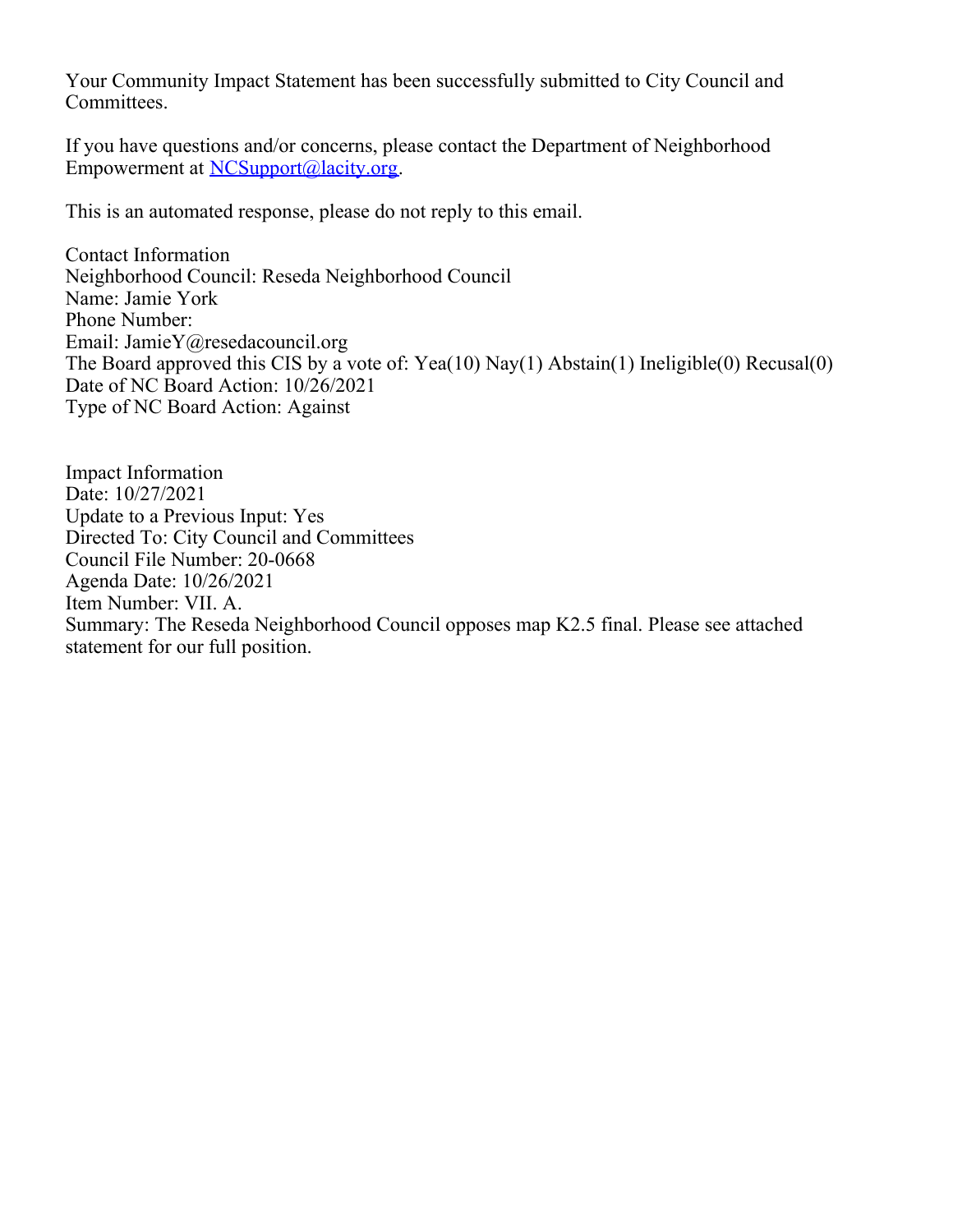

**Reseda Neighborhood Council**

**DJ FRANK** PRESIDENT **MAYA WHITECLOUD** VICE-PRESIDENT **JAMIE YORK SECRETARY ANGELA SABORIO TREASURER MICHELLE GALLAGHER** PARLIAMENTARIAN **VICTOR SABORIO** SERGEANT-AT ARMS

**THOMAS BOOTH SHARON BREWER KARLA ESCOBAR REEMA HAQUE JENNIFER HUNT GUDERNATCH MAYA HWANG GUILLERMO MORALES-VITOLA ANAT INDIG-PEDDICORD JOE PHILLIPS MARIA SKELTON**

Council File [20-0668](https://cityclerk.lacity.org/lacityclerkconnect/index.cfm?fa=ccfi.viewrecord&cfnumber=20-0668) Redistricting Process / 2020 Decennial United States Census Data

**The Reseda Neighborhood Council opposes map K2.5 final**. Map K2.5 final places Reseda into district 4 or 2, when we were previously part of districts 3 and 12. The refusal of the commission to designate which district Reseda would be in hampered the efforts of the commissioners to advocate for our district and our neighborhood Map K2.5 final disenfranchises the **majority** of residents who currently reside in Council District 3. 100% of the residents of the new 4-2 district will have an entirely new councilmember who we did not elect and for the majority of us, it pushes our opportunity to vote back until 2024, which means we could go nearly 2 terms without a vote on a councilmember. It is unbelievable that the commission could avow the complete disenfranchisement of our diverse and lower income community as an acceptable cost.

Map K2.5 separates our neighborhood from our traditional communities of interest in the West Valley and stratifies our neighborhood along poverty lines. Had it not been for the tremendous amount of public participation by our neighbors, we are certain that our new district would have been left with no representation for significant local public assets. Working class neighborhoods deserve representation just as much as our wealthier counterparts.

We wholeheartedly agree with the call by the Los [Angeles](https://www.latimes.com/opinion/story/2021-10-25/los-angeles-city-redistricting) Times Editorial Board that a truly independent redistricting commission is necessary. Political self interest superseded the needs of our communities throughout this process. In addition, the City Council must mandate a process in which all line drawing is public. Map K2.5 originated in a private ad hoc committee